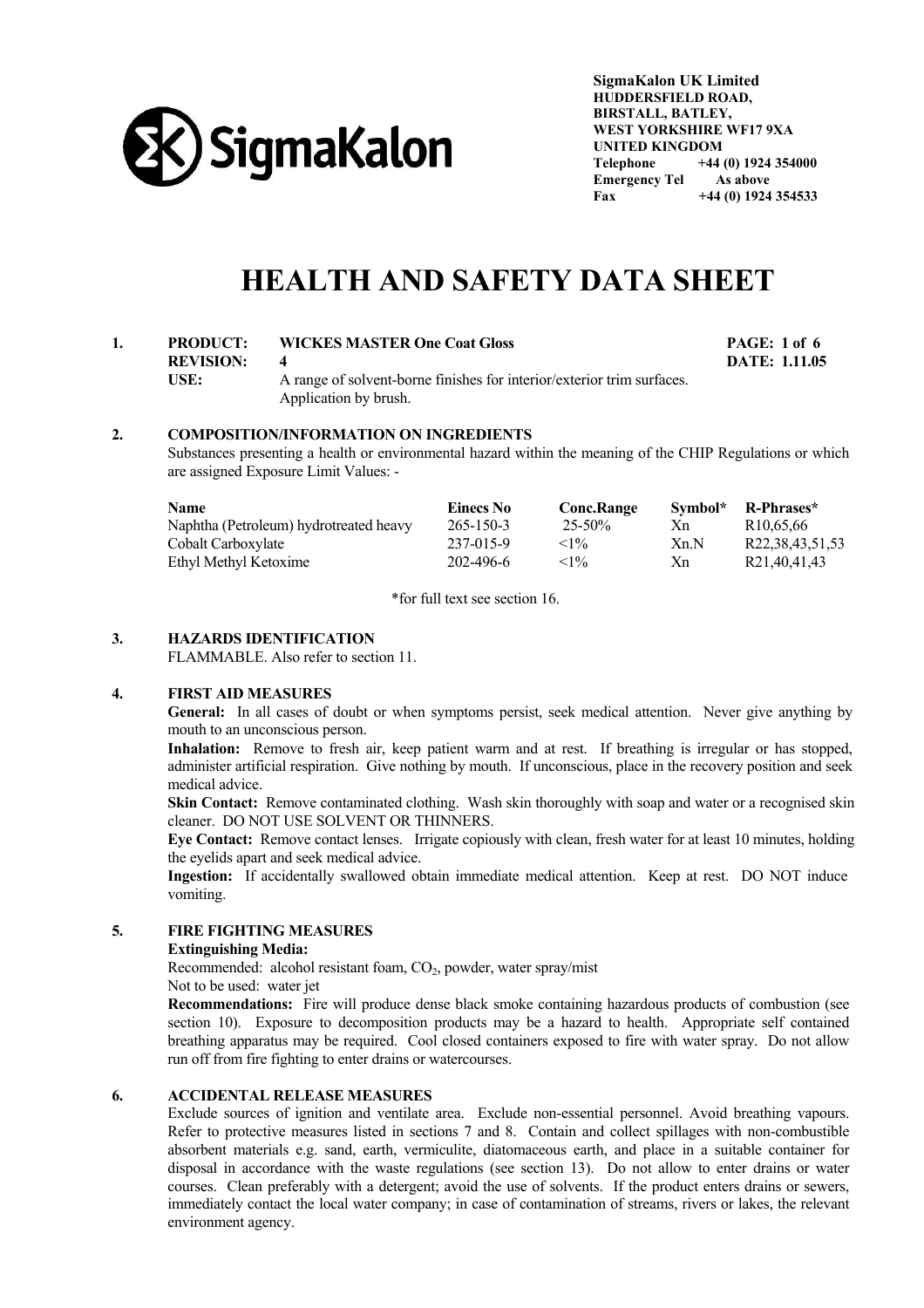# **7. HANDLING AND STORAGE**

 **HANDLING:** Solvent vapours are heavier than air and may spread along floors. They may form explosive mixtures with air. Prevent the creation of flammable or explosive concentrations of vapour in air and avoid vapour concentrations higher than the Exposure Limit Values. In addition, solvent-borne products should only be used in areas from which all naked lights and other sources of ignition have been excluded. Electrical equipment should be protected to the appropriate standard. Keep the container tightly closed. Exclude sources of heat, sparks and open flame. Non-sparking tools should be used. Avoid skin and eye contact. Avoid inhalation of vapour. Smoking, eating and drinking should be prohibited in areas of storage and use. For Occupational Exposure Controls measures see section 8. Never use pressure to empty; the container is not a pressure vessel. Always keep in containers made of the same material as the supply container. Avoid the accumulation of contaminated rags. Good housekeeping standards and regular safe removal of waste materials will minimise the risks of spontaneous combustion and other fire hazards. Prevent the generation and inhalation of harmful dust and fumes when preparing surfaces previously coated with lead containing paints, for further information see section 16 - 'Lead in previously painted surfaces'.

**The Manual Handling Operations Regulations** may apply to the handling of containers/packages of this product. To assist employers the following method of calculating the weight of any pack size is given. Take the pack size volume in litres and multiply this figure by the specific gravity value given in section 9. This will give the nett weight of the product in kilograms. Allowance will then have to be made for the immediate packaging to give an approximate gross weight.

#### **STORAGE:**

Store separately from oxidising agents, strongly alkaline and strongly acidic materials.

**Flash point above 32°C:** Although the storage of these products are not subject to specific statutory requirements, the principles contained in the HSE guidance note 'Storage of Flammable Liquids in Containers', should be observed. Observe the label precautions. Store between 5ºC and 25ºC in a dry, well ventilated place away from sources of heat, ignition and direct sunlight. No smoking. Prevent unauthorised access. Containers which are opened should be properly resealed and kept upright to prevent leakage. The principles contained in the HSE guidance note 'Storage of Packaged Dangerous Substances' should be observed when storing these products.

## **8. EXPOSURE CONTROLS/PERSONAL PROTECTION**

 **EXPOSURE CONTROLS:** Provide adequate ventilation. Where reasonably practicable this should be achieved by the use of local exhaust ventilation and good general extraction. If these are not sufficient to maintain concentrations of particulates and/or solvent vapours below the relevant Workplace Exposure Limit Values, suitable respiratory protection must be worn (see 'Occupational Exposure Controls' below).

# **EXPOSURE LIMIT VALUES:**

| <b>Substance</b>                          | <b>Workplace Exposure Limits</b> |                           |                |                   | <b>Notations</b> |
|-------------------------------------------|----------------------------------|---------------------------|----------------|-------------------|------------------|
|                                           |                                  | $8 \text{ hr}$ LTEL $(1)$ |                | 15 min STEL $(2)$ |                  |
|                                           | ppm                              | $mg \, m3$                | ppm            | $mg \, m3$        |                  |
| Naphtha (Petroleum)<br>hydrotreated heavy | -                                | 1000(SUP)                 | $\overline{ }$ |                   | ۰                |
| Ethyl Methyl Ketoxime                     |                                  | 10(SUP)                   | $\overline{ }$ |                   | -                |

(1) Long-Term Exposure Limit - 8 hour Time Weighted Average

(2) Short-Term Exposure Limit - 15 minute reference period

(W) Workplace Exposure Limit (WEL)

(SUP) Recommended by suppliers

(A) Allocated limits by analogy with similar materials

(Sk) Risk of absorption through unbroken skin

(Sen) Capable of causing sensitisation by inhalation

WEL's are taken from current version of EH40, except those marked (SUP) or (A) which are assigned by supplier of the substance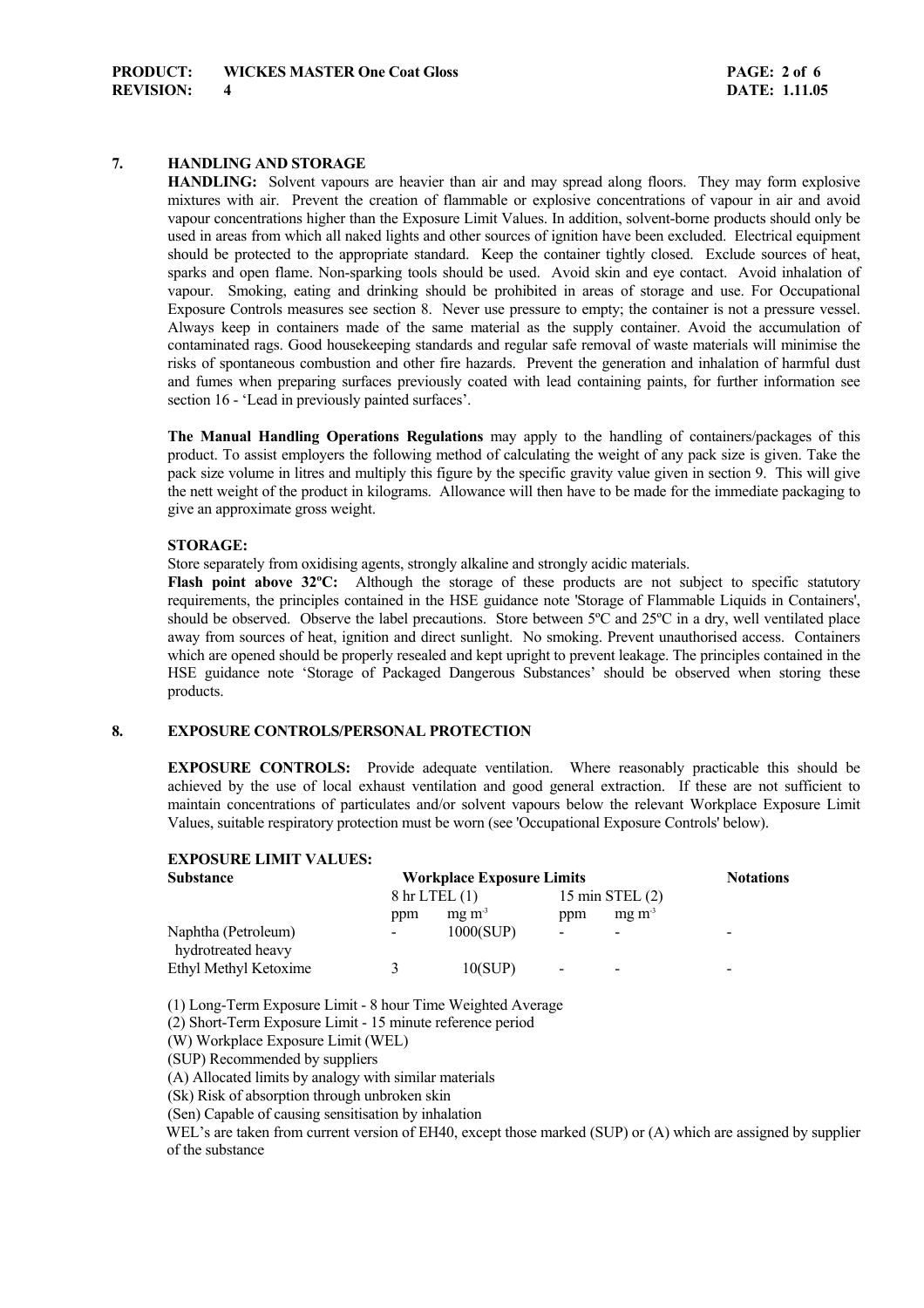**OCCUPATIONAL EXPOSURE CONTROLS:** All Personal Protective Equipment (ppe), including Respiratory Protective Equipment (rpe), used to control exposure to hazardous substances must be selected to meet the requirements of the COSHH Regulations.

 **RESPIRATORY PROTECTION:** If exposure to hazardous substances identified above cannot be controlled by the provision of local exhaust ventilation and good general extraction, suitable respiratory protective equipment should be worn. If exposure of the applicator or the people nearby cannot be controlled to below the WEL and engineering controls or methods cannot reasonably be improved, suitable respiratory protective equipment should be used. Dry sanding flame cutting and/or welding of the dry paint film will give rise to dust and/or hazardous fumes. Wet sanding should be used wherever possible.

HAND PROTECTION: When skin exposure may occur, advice should be sought from glove suppliers on appropriate types and usage times for this product. The instructions and information provided by the glove supplier on use, storage, maintenance and replacement must be followed. Barrier creams may help to protect exposed areas of skin but are not substitutes for full physical protection. They should not be applied once exposure has occurred.

**EYE PROTECTION:** Eye protection designed to protect against liquid splashes should be worn.

**SKIN PROTECTION:** Cotton or cotton/synthetic overalls or coveralls are normally suitable. Grossly contaminated clothing should be removed and the skin washed with soap and water or a recognised skin cleaner. Regular skin inspection of users of this product is recommended. ALWAYS WASH YOUR HANDS BEFORE EATING, SMOKING OR USING THE TOILET.

#### **9. PHYSICAL AND CHEMICAL PROPERTIES**

| pigmented viscous liquid     |                           |
|------------------------------|---------------------------|
| $40^{\circ}$ C               | BS2000. Part 170          |
| $>100$ secs                  | 6 mm ISO 2431-1984 (23°C) |
| 0.90-1.19 @ $20^{\circ}$ C   |                           |
| Denser than air              |                           |
| $0.6\%$ v/v @ $20^{\circ}$ C |                           |
| immiscible                   |                           |
| $145^{\circ}$ C (initial)    |                           |
| Class A.d.Max VOC 400g/l     |                           |
|                              |                           |

#### **10. STABILITY AND REACTIVITY**

 Stable under the recommended storage and handling conditions (see section 7). In a fire, hazardous decomposition products such as smoke, carbon monoxide, carbon dioxide and oxides of nitrogen may be produced. Keep away from oxidising agents and strongly alkaline and strongly acidic materials to prevent the possibility of an exothermic reaction.

# **11. TOXICOLOGICAL INFORMATION**

 There is no data available on the product itself. Exposure to organic solvent vapours in excess of the stated Workplace Exposure Limit may result in adverse health effects such as irritation of the mucous membrane and respiratory system and adverse effects on the kidney and liver and central nervous system. Symptoms include headache, dizziness, fatigue, muscular weakness, drowsiness and in extreme cases, loss of consciousness. Contains Cobalt Carboxylate and Ethyl Methyl Ketoxime which may produce an allergic reaction. At elevated temperature, may release Ethyl Methyl Ketoxime which is classified as a category 3 carcinogen and as a skin sensitiser. Repeated or prolonged skin contact may lead to removal of natural fats from the skin resulting in non-allergic contact dermatitis and absorption through the skin. Splashes in the eye may cause irritation and reversible local damage. Ingestion may result in the following effects: sore throat, abdominal pain, drowsiness, nausea, vomiting and diarrhoea. Other effects may be as described for exposure to vapours. The product has been assessed following the conventional method in CHIP and is classified for toxicological hazards accordingly. This takes into account, where known, delayed and immediate effects and chronic effects of components from short-term and long-term exposure by oral, inhalation and dermal routes of exposure and eye contact. See sections 3 and 15 for details of the resulting hazard classification.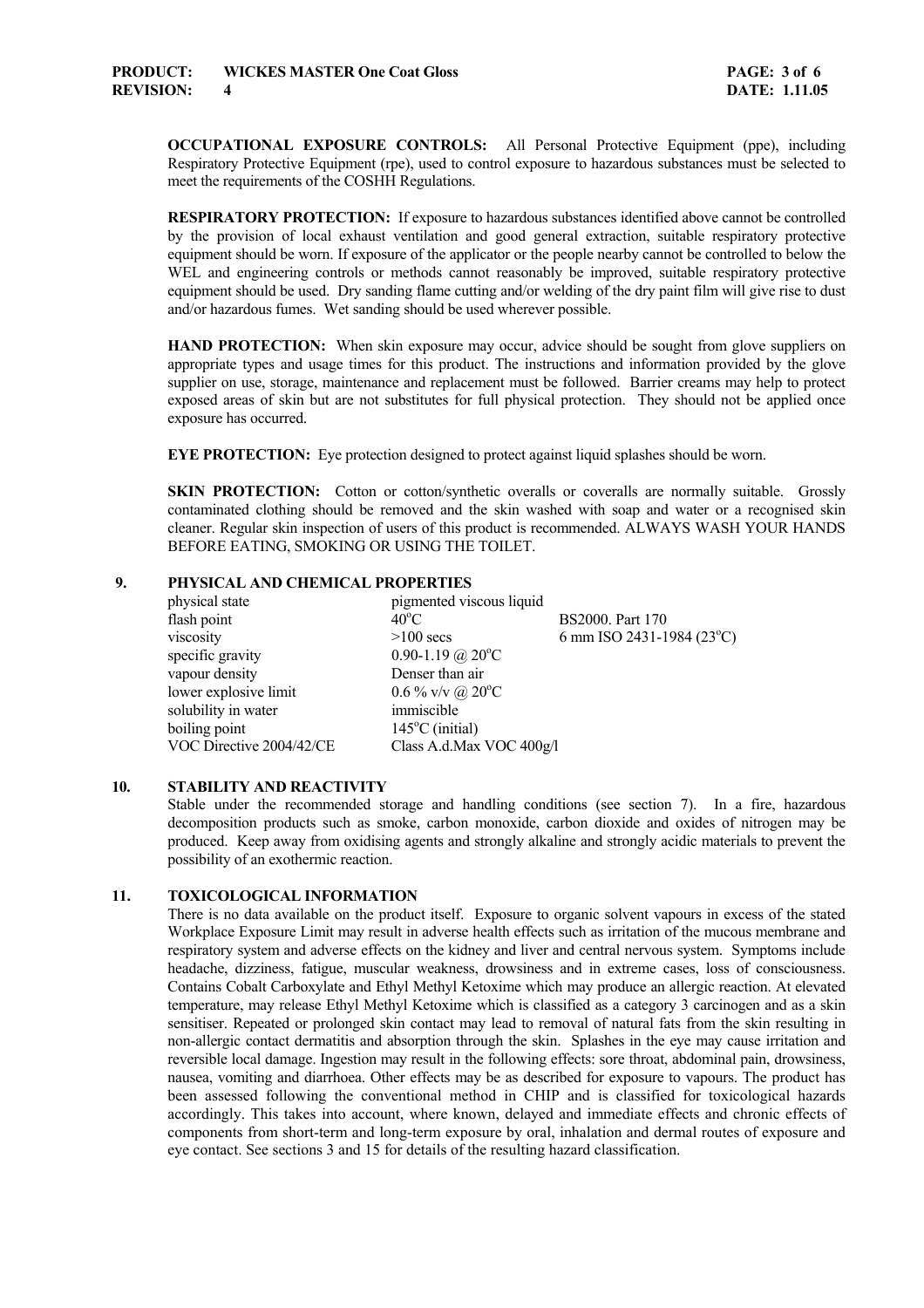# **12. ECOLOGICAL INFORMATION**

There is no data available on the product itself. The product should not be allowed to enter drains or water courses or be deposited where it can affect ground or surface waters. The Air Pollution Control requirements of regulations made under the Environmental Protection Act may apply to the use of this product. The product has been assessed following the conventional method in CHIP and is classified for ecological hazards accordingly, see sections 3 and 15 for details. See also sections 5, 6 and 13.

| Substance classified | $M$ obility $(2)$   | Persistence and     | Other adverse    |
|----------------------|---------------------|---------------------|------------------|
| As DfE(1)            |                     | Biodegradability(2) | Effects(2)       |
| Cobalt Carboxvlate   | Immiscible in water |                     | $LC50$ 1-10 mg/l |

(1) All substances listed in Section 2 and classified as dangerous for the environment (DfE).

(2) Information taken from suppliers' safety data sheet and relevant to impacts in the accidental release in storage, handling, use and disposal.

## **13. DISPOSAL CONSIDERATIONS**

 Do not allow into drains or water courses or dispose of where ground or surface waters may be affected. Wastes, including emptied containers, are controlled waste and should be disposed of in accordance with regulations made under the 'Control of Pollution Act' and the 'Environmental Protection Act'. Using information provided in this safety data sheet, advice should be obtained from the relevant Environment Agency whether the Hazardous Waste Regulations apply.

## **14. TRANSPORT INFORMATION**

**Transport within users premises: -** Always transport in closed containers that are upright and secure. Ensure that persons transporting the product know what to do in the event of an accident or spillage. **Onwards transport subsequent to purchase: -** Transport to be in accordance with ADR for road, IMDG for

sea and ICAO/IATA for air.

| Proper shipping name: | Paint                    | Technical name 1:          | $\sim$         |
|-----------------------|--------------------------|----------------------------|----------------|
| UN number:            | 1263                     | Technical name 2:          | $\sim$         |
| Hazard class:         |                          | Marine Pollutant:          | No.            |
| Packing Group:        | Ш                        | Emergency Schedule Number: | F-E. S-E       |
| Sub-hazard class:     | $\overline{\phantom{a}}$ | Flashpoint:                | $40^{\circ}$ C |

In pack sizes up to and including 30 litres, under the terms of 2.3.2.5, this product is not subject to the packaging, labelling and marking requirements of the IMDG Code but both full documentation and placarding of the cargo transport units is still required. In pack sizes less than 450 litres, under the terms of 2.2.3.1.5 this product is not subject to the provisions of ADR. The full requirements of ICAO and IATA apply to this product irrespective of pack size.

# **15. REGULATORY INFORMATION**

The product is classified and labelled for supply in accordance with the CHIP Regulations as follows: - **Classification:** FLAMMABLE **Symbol:** Names:  **R Phrases:** R10 Flammable R66 Repeated exposure may cause skin dryness or cracking **P Phrases:** P99 Contains Cobalt Carboxylate and Ethyl Methyl Ketoxime. May produce an allergic reaction **S Phrases:**  $\overline{S2}$  Keep out of the reach of children S16 Keep away from sources of ignition - No smoking S24/25 Avoid contact with skin and eyes S26 In case of contact with eyes, rinse immediately with plenty of water and seek medical advice S28 After contact with skin, wash immediately with plenty of soap and water or a recognised skin cleaner DO NOT USE SOLVENT OR THINNERS S46 If swallowed seek medical advice immediately and show this container or label S51 Ensure maximum ventilation during application and drying Restrict interior use to small surface areas such as doors, window frames or skirting boards. Not recommended for interior use on large surface areas –walls, floors or ceilings or in confined spaces.

The information contained in this safety data sheet does not constitute the user's own assessment of workplace risks as required by other health and safety legislation. The provisions of the Health and Safety at Work etc. Act and the Control of Substances Hazardous to Health Regulations apply to the use of this product at work.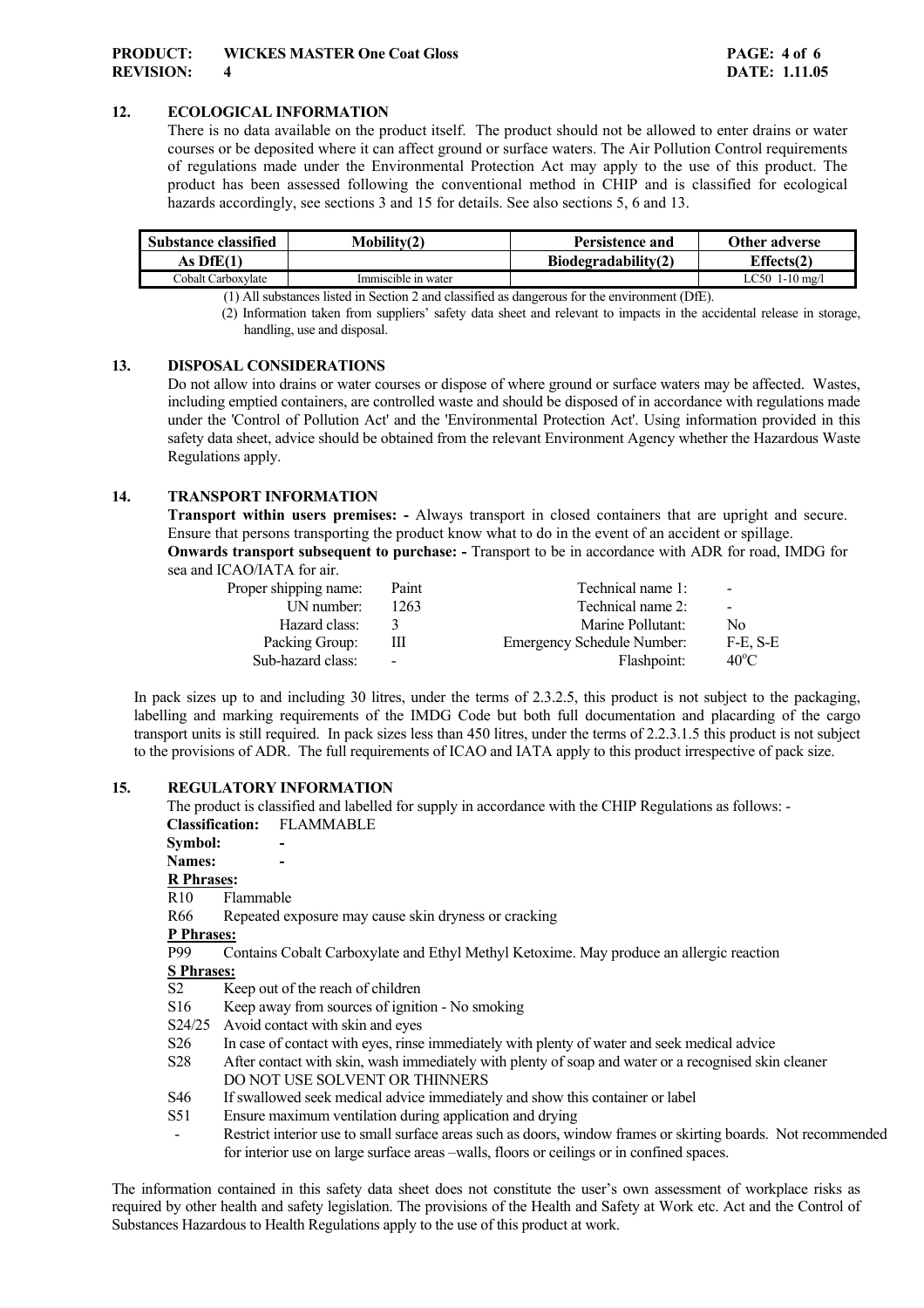# **16. OTHER INFORMATION**

#### **Symbols and text of the R phrases in section 2: -**

## **RISK PHRASES**

- R10 Flammable
- R21 Harmful in contact with skin
- R22 Harmful if swallowed
- R38 Irritating to skin
- R40 Limited evidence of a carcinogenic effect
- R41 Risk of serious damage to eyes
- R43 May cause sensitisation by skin contact
- R51 Toxic to aquatic organisms
- R53 May cause long term adverse effects in the aquatic environment
- R65 Harmful: may cause lung damage if swallowed
- R66 Repeated exposure may cause skin dryness or cracking

#### **WARNING SYMBOLS**

- **Xn** Harmful
- **N** Dangerous for the Environment

#### **REFERENCE DOCUMENTS**

## **STATUTORY**

 Air Navigation (Dangerous Goods) Regulations Carriage of Dangerous Goods and Use of Transportable Pressure Equipment Regulations as amended Chemical (Hazard Information and Packaging for Supply) (Amendment) Regulations Consumer Protection Act 1987 Control of Lead at Work Regulations 1998 Control of Pollution (Amendment) Act 1989 Control of Substances Hazardous to Health Regulations Dangerous Goods Safety Advisor Regulations Environment Act 1995 Environmental Protection (Duty of Care) Regulations Environmental Protection Act 1990 Factories Act 1961 Fire Precautions Act 1971 Hazardous Waste (England and Wales) Regulations Health and Safety at Work Act 1974 International Rail/Road Transport -RID and ADR (Current editions) List of Wastes (England) Regulations Management of Health and Safety at Work Regulations 1999 Manual Handling Regulations 1992 Merchant Shipping (Dangerous Goods and Marine Pollutants) Regulations Personal Protective Equipment at Work Regulations 1992 Provision and Use of Work Equipment Regulations Waste Management Licensing Regulations

#### **APPROVED CODES OF PRACTICE**

 ACOP - Control of Lead at Work (ACOP 2) - HSE Books ACOP - Control of Substances Hazardous to Health/Control of Carcinogenic Substances- HSE Books ACOP - Waste Management - The Duty of Care